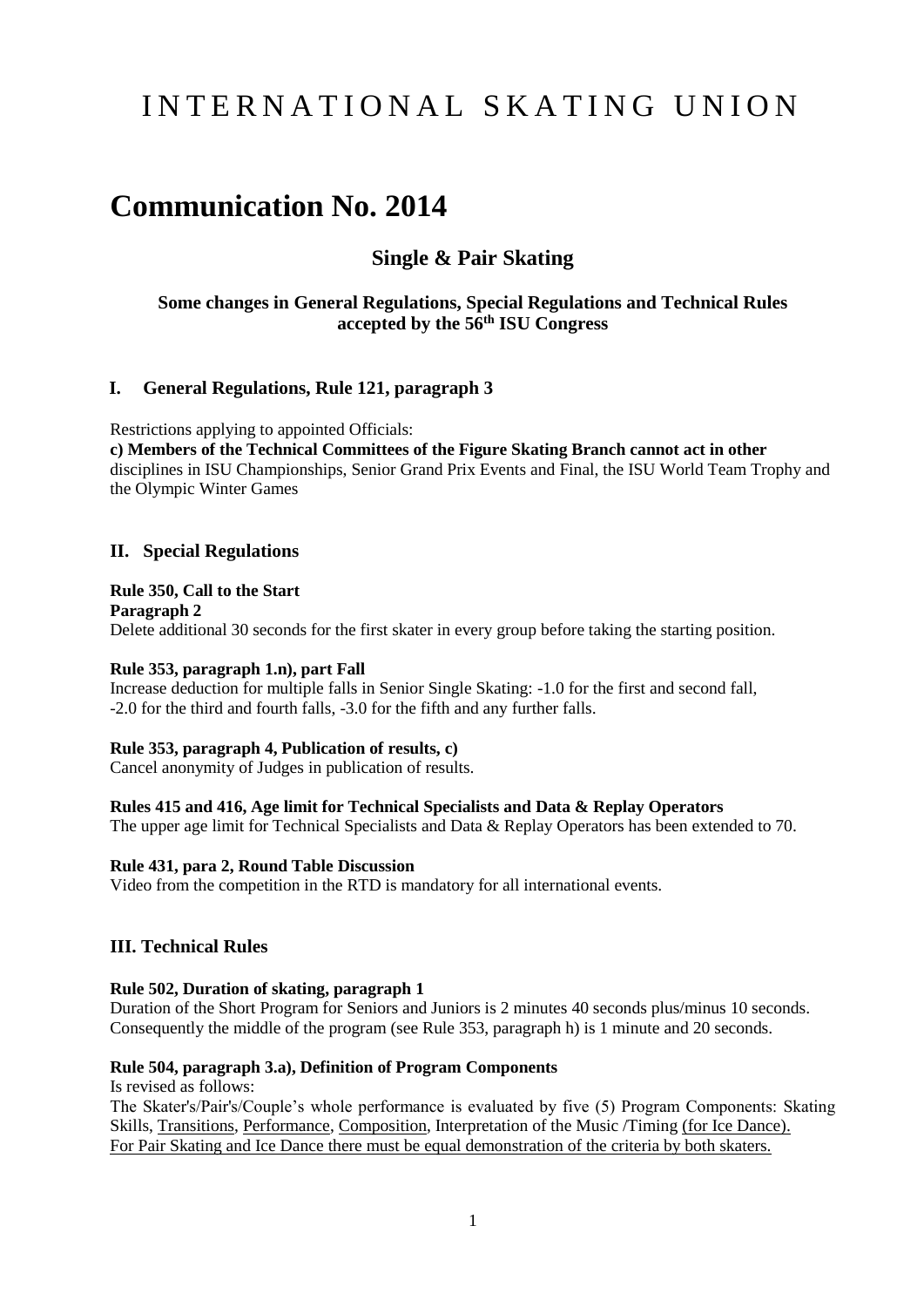## **Skating Skills**

Defined by overall cleanness and sureness, edge control and flow over the ice surface demonstrated by a command of the skating vocabulary (edges, steps, turns etc.), the clarity of technique and the use of effortless power to accelerate and vary speed.

In evaluating the Skating Skills, the following must be considered:

- Use of deep edges, steps and turns;
- Balance, rhythmic knee action and precision of foot placement;
- Flow and glide;
- Varied use of power, speed and acceleration;
- Use of multi directional skating;
- Use of one foot skating.

#### **Transitions**

The varied and purposeful use of intricate footwork, positions, movements and holds that link all elements. In evaluating the Transitions, the following must be considered:

- Continuity of movements from one element to another (all disciplines);
- Variety (including variety of holds in Ice Dance);
- Difficulty;
- Quality.

#### **Performance**

Involvement of the Skater/Pair/Couple physically, emotionally and intellectually as they deliver the intent of the music and composition.

In evaluating the Performance, the following must be considered:

- Physical, emotional intellectual involvement and projection;
- Carriage & Clarity of movement:
- Variety and contrast of movements and energy;
- Individuality / personality;
- Unison and "oneness" (Pair Skating, Ice Dance);
- Spatial awareness between partners management of the distance between skaters and management of changes of hold (Pair Skating, Ice Dance).

#### **Composition**

An intentionally developed and/or original arrangement of all types of movements according to the principles of musical phrase, space, pattern, and structure.

- In evaluating the Composition, the following must be considered:
- Purpose (idea, concept, vision, mood);
- Pattern / ice coverage:
- Multidimensional use of space and design of movements;
- Phrase and form (movements and parts structured to match the musical phrase);
- Originality of the composition;

### **Interpretation of the Music /Timing (for Ice Dance)**

The personal, creative, and genuine translation of the rhythm, character and content of music to movement on ice.

In evaluating the Interpretation of the Music (/Timing), the following must be considered:

- Movement and steps in time to the music (Timing);
- Expression of the music's character / feeling and rhythm, when clearly identifiable;
- Use of finesse  $(*)$  to reflect the details and nuances of the music;
- Relationship between the Skaters reflecting the character and rhythm of the music (Pair Skating, Ice Dance);
- Skating primarily to the rhythmic beat for Short Dance and keeping a good balance between skating to the beat and melody in the Free Dance (Ice Dance).

\*Finesse is the Skater's refined, artful manipulation of music details and nuances through movement. It is unique to the Skater/Skaters, and demonstrates an inner feeling for the music and the composition. Nuances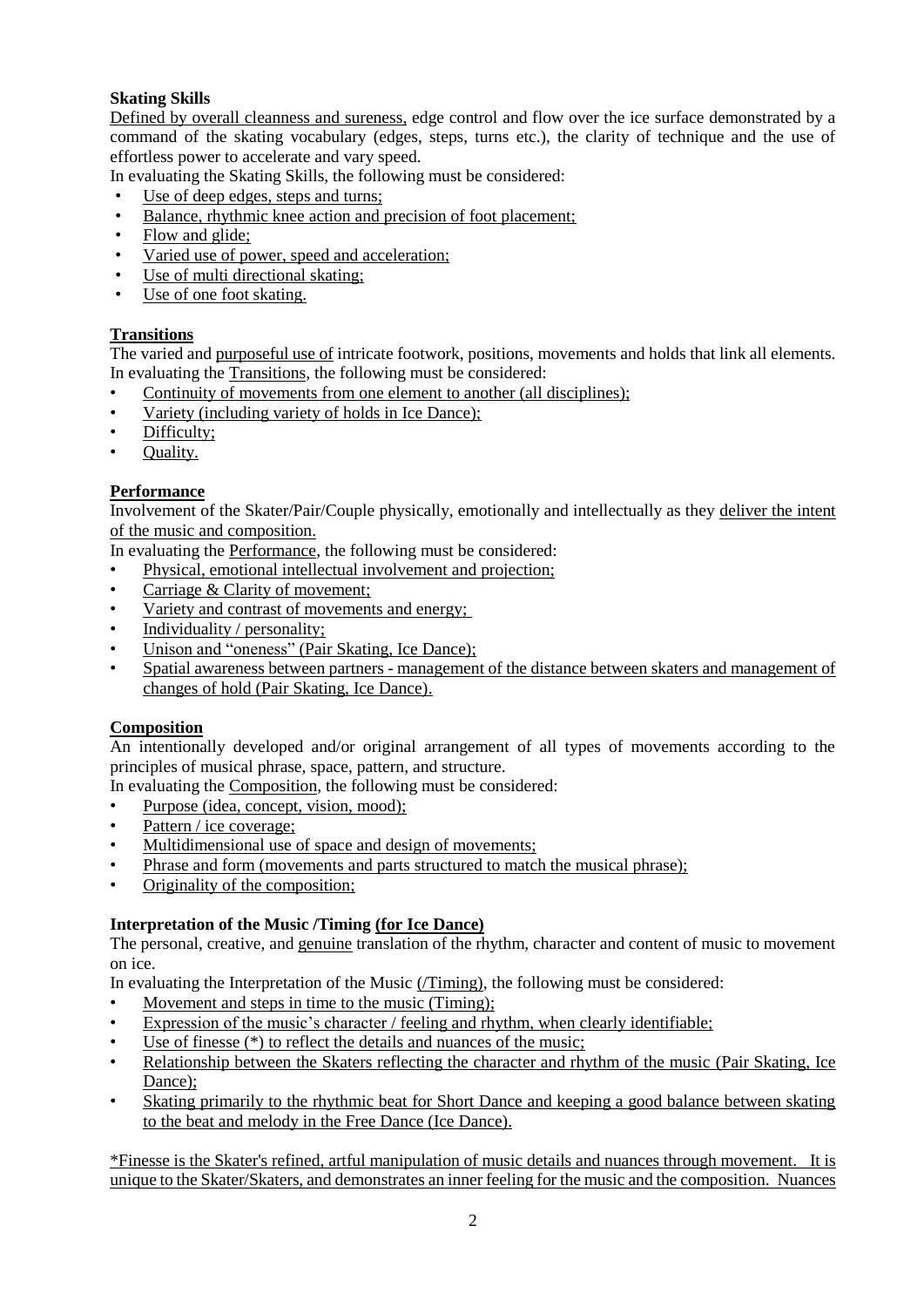are the personal ways of bringing subtle variations to the intensity, tempo, and dynamics of the music made by the composer and/or musicians.

## **Rule 513, paragraph 2, Draws for starting order in Free Skating**

For ISU Events, OWG and WYOG the last two groups are divided into 2 sub-groups each (top 3+next 3 in Singles, top 2+next 2 in Pairs, top 3+next 2 in Ice Dance) with a separate draw in each sub-group. The best placed skaters in Short skate in the "later skating" sub-group.

## **Rule 515, Allowance of a delayed start or restart, paragraph 6 (new)**

If any Competitor between being called to the start and taking the starting position is injured or any other adverse condition related to him or his equipment impeding his skating occurs, Rule 350, paragraph 2 applies. If 60 seconds are not enough to remedy the adverse condition, the Referee shall allow the Competitor up to 3 additional minutes applying a deduction for the whole interruption as per paragraph 3.b) above.

## **Rule 610, definition of a Spin combination:**

Must have a minimum of two different basic positions with 2 revolutions in each of these positions anywhere within the spin. To receive full value, a Spin combination must include all three basic positions. The spin combinations with only 2 positions are marked with the sign "V".

### **Rule 611, paragraph 2, content of the Short Program, Ladies Senior**

e) Layback/sideways leaning spin or sit/camel spin without change of foot;

### **Rule 611, paragraph 3, content of the Short Program, Ladies Junior 2016-2017**

e) Layback/sideways leaning spin or sit spin without change of foot;

## **Rule 611, paragraph 4, part Jump combinations**

Revise the last part as follows:

c) If the same jump is executed as a solo jump and as a part of the jump combination, the repeated jump will not be counted (if this repetition is in a jump combination, only the individual jump which is not according to the above requirements will not be counted).

If an extra  $\text{jump}(s)$  is executed, only the individual  $\text{jump}(s)$  which is not according to requirements will have no value. The jumps are considered in the order of execution.

### **Rule 611, paragraph 4, part Spins**

Revise d) as follows:

d) Flying spin:

Senior: Any type of flying spin is permitted with landing position different than in the Spin in one position. Junior: Only the prescribed type of flying spin is permitted.

Senior and Junior: A step over must be considered by the Judges in the Grade of Execution. A minimum of eight (8) revolutions in the landing position which may be different from the flying position. No previous rotation on the ice before the take-off is permitted. The required eight (8) revolutions can be executed in any variation of the landing position.

e) Ladies – sit or camel spin without change of foot: minimum of eight (8) revolutions in this position.

### **Rule 612, paragraph 2, part Repetitions**

Change the last sentence:

### **Extra jumps and jump elements:**

If an extra jump(s) is executed only the individual jump which is not according to the requirements will have no value. The jumps are considered in the order of execution.